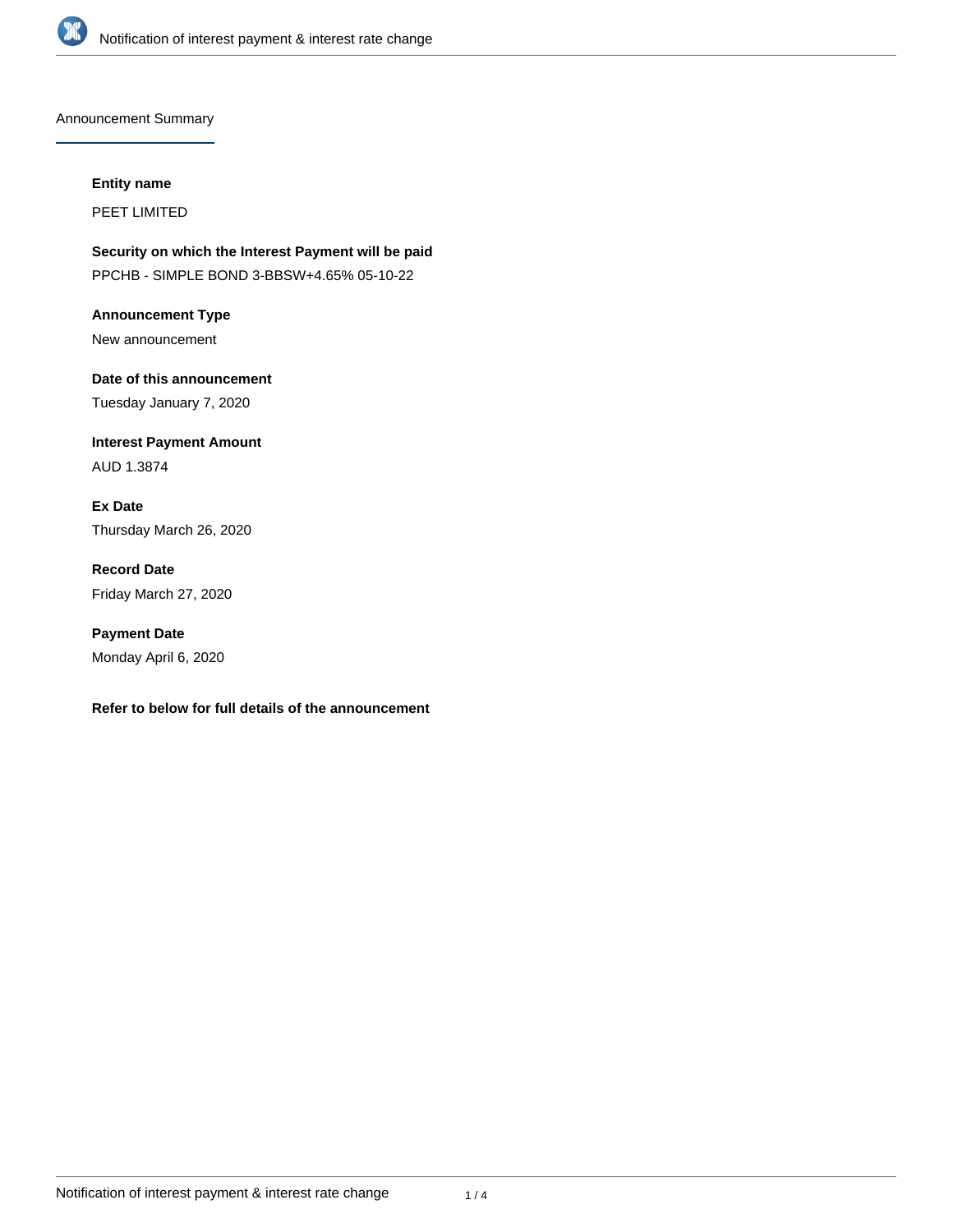

Announcement Details

Part 1 - Entity and announcement details

### **1.1 Name of +Entity**

PEET LIMITED

**1.2 Registered Number Type ACN** 

**Registration Number**

008665834

# **1.3 ASX issuer code**

PPC

# **1.4 The announcement is**

New announcement

# **1.5 Date of this announcement**

Tuesday January 7, 2020

**1.6 ASX +Security Code for Interest Payment** PPCHB

**ASX +Security Description** SIMPLE BOND 3-BBSW+4.65% 05-10-22

Part 2A - Interest period dates and interest payment details

| 2A.1 Payment date                                              | 2A.2 + Record Date                                         |
|----------------------------------------------------------------|------------------------------------------------------------|
| Monday April 6, 2020                                           | Friday March 27, 2020                                      |
| 2A.3 Ex-Date                                                   | 2A.4 First day of payment period                           |
| Thursday March 26, 2020                                        | Monday January 6, 2020                                     |
| 2A.5 Last day of payment period                                | 2A.6 Number of days in the payment period                  |
| Sunday April 5, 2020                                           | 91                                                         |
| 2A.7 Interest rate expressed as a per annum rate<br>5.565000 % | 2A.8 Interest rate pro-rated for the number of days in the |
|                                                                | payment period                                             |
|                                                                | 1.387400 %                                                 |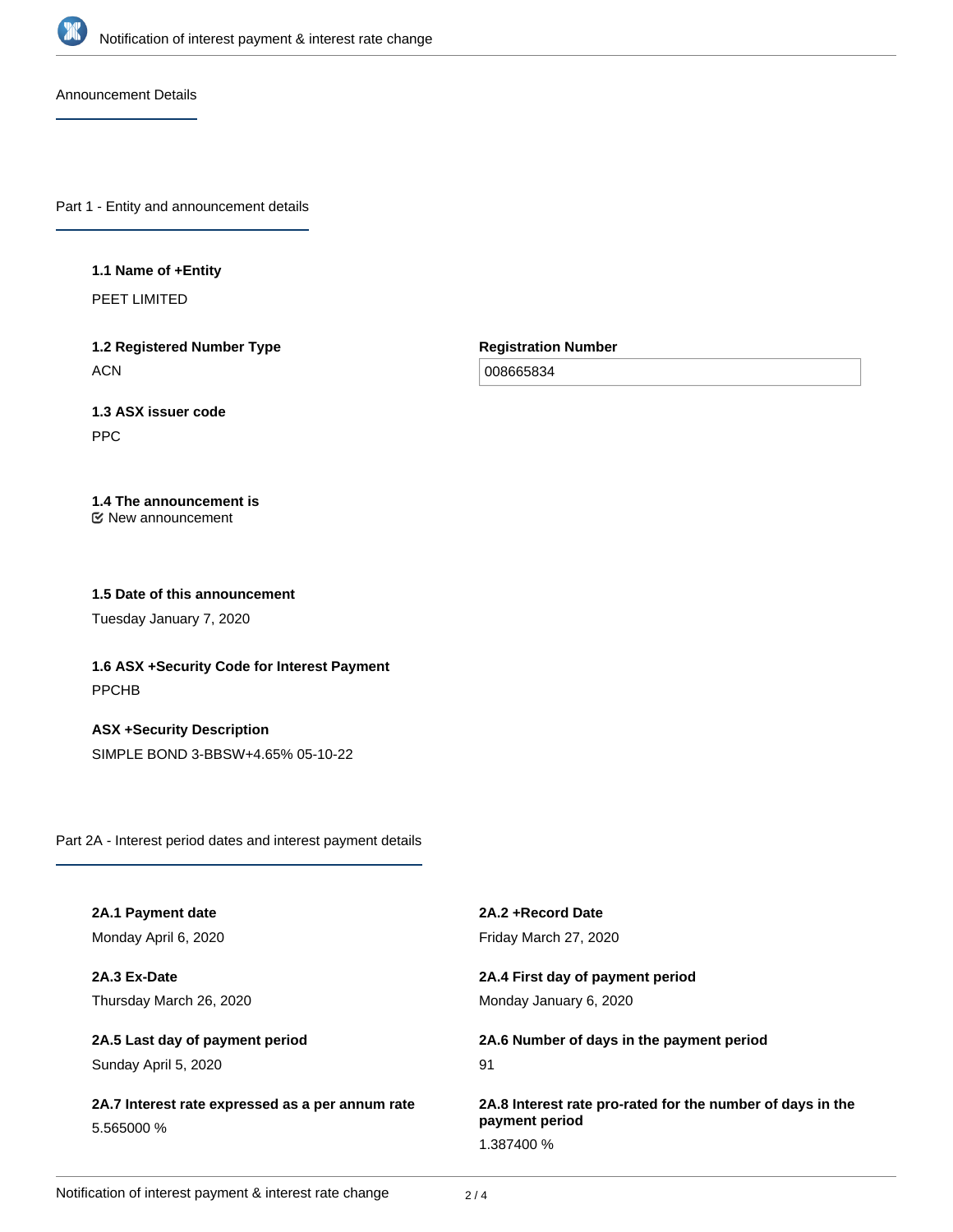# **2A.9 Currency in which the interest payment is made ("primary currency")**

AUD - Australian Dollar

## **2A.10 Interest payment amount per +security**

\$ 1.38740000

#### **2A.10(i) Comment on how the interest payment amount per security is calculated**

Interest = Interest Rate x Face Value x Day Count Fraction

**2A.11 Are any of the below approvals required for the interest payment before business day 0 of the timetable?**

- **Security holder approval**
- **Court approval**
- **Lodgement of court order with +ASIC**
- **ACCC approval**
- **FIRB approval**
- **Another approval/condition external to the entity required before business day 0 of the timetable for the interest payment.**

No

**2A.12 Is the interest payment franked?** No

**2A.13 Is the interest payment payable in the form of +securities rather than cash?** No

**2A.14 Does the entity have arrangements relating to currency in which the interest payment is paid to security holders that it wishes to disclose to the market?** No

**2A.15 Is there a principal amount payment component payable? K** No

Part 3 - Floating rate +securities - details of interest rate applicable to the payment notified in Part 2A

# **3.1 Date interest rate is set**

Monday January 6, 2020

## **3.2 Comments on how the date that interest rate is set is determined**

As per the terms of the replacement Offer Specific Prospectus dated 22 June 2017.

## **3.3 Interest base rate**

0.9150 %

#### **3.4 Comments on how interest base rate is set**

90-Day BBSW rate as at 11.00am on the date the interest rate is set.

## **3.5 Interest margin**

4.6500 %

## **3.6 Comments on how interest margin is set**

As per the terms of the replacement Offer Specific Prospectus dated 22 June 2017.